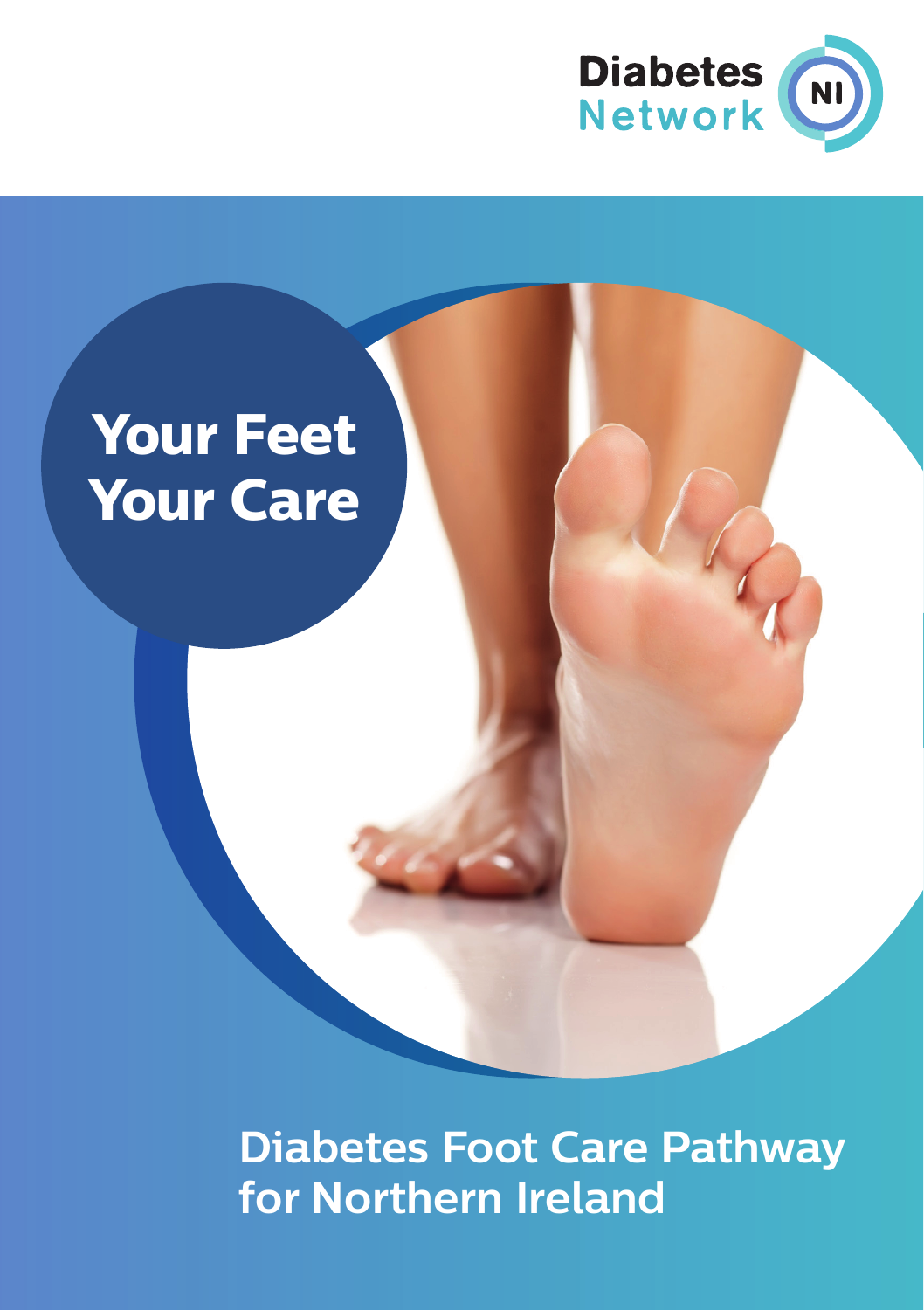**The Diabetes Foot Care Pathway for Northern Ireland offers an improved service for adults living with diabetes.** 

### **Step 1: Foot Screening**

- If you already live with diabetes or have been recently diagnosed, you will be assessed by a podiatrist/ podiatry assistant and an individual care plan will be agreed with you.
- You will be screened once a year to check your foot health.
- You will receive information on who to contact should you have any concerns about your feet.
- If problems are identified during your review you will be referred to step two of the pathway.

#### **Step 2: Foot Protection Team (community based)**

- This community based team provides early treatment and advice when a problem is identified.
- You will see a podiatrist at your local centre.
- A treatment plan will be discussed and agreed between you and your podiatrist.
- If your problem doesn't improve you will be referred to step three of the pathway.

### **Step 3: Enhanced Foot Protection Team (hospital based)**

- Specialist hospital support is provided at this stage.
- You will see a podiatrist at your local hospital.
- Your problem will be continually assessed and treatment delivered by the most appropriate team.
- If you require further specialist treatment you will be referred to step four of the pathway.



#### **Step 4: Multi-disciplinary Diabetes Foot Team (based at the Royal Victoria Hospital)**

- Your local team will discuss your foot health with the regional Multi-disciplinary Diabetes Foot Team.
- You may be seen by the team in the Royal Victoria Hospital, Belfast.
- Foot problems that need treatment fast or are complex will be treated by this team.

# If you have any concerns please

contact your local podiatrist.